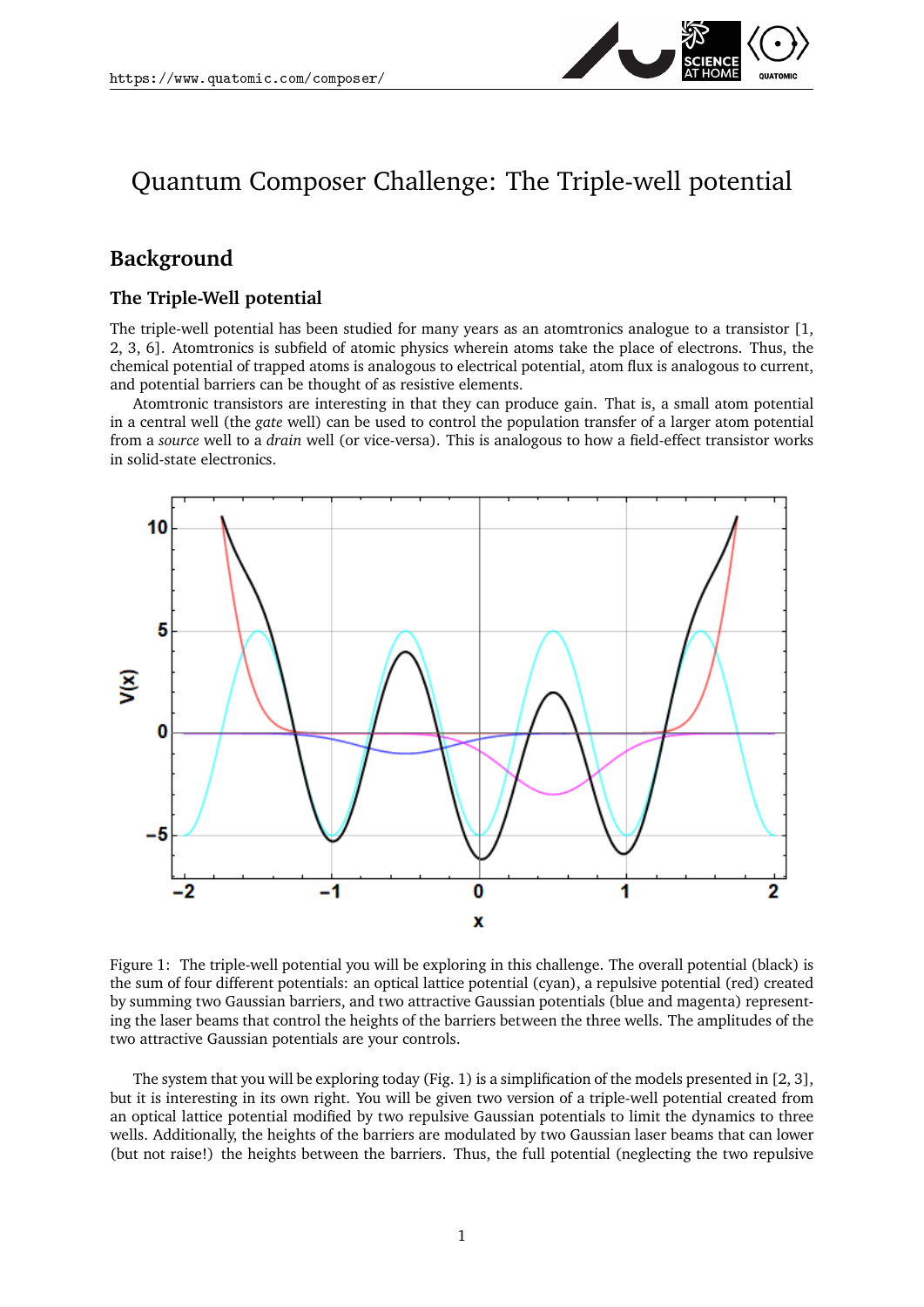

potentials) takes the form

<span id="page-1-0"></span>
$$
V(x,t) = -a\cos(2\pi x)/2 + A_1(t)\exp(-b(x-x_0)^2) + A_2(t)\exp(-b(x+x_0)^2)
$$
 (1)

where we have maintained consistency with the Composer variables as much as possible. The variable a denotes the lattice depth, and the lattice is set up so that the sites exist at  $x = 0$  and  $\pm 1$ . The lasers that modulate the barriers are designed so that  $b = 5$  and in order to center them between the lattice sites,  $x_0 = 0.5$ . The amplitudes  $A_1$  and  $A_2$  of these lasers (called  $u_0$  and  $u_1$  in the control problems) are time-dependent and control the height of the barriers between lattice sites. **These amplitudes cannot go negative!** The idea is that, by modulating the barriers between the wells, the transfer of the wavefunction from the first well to the third well can be done more quickly than without this modulation.

**Your challenge is to understand how the system evolves as you change the barrier heights. From this, you should be able to come up with a sequence of barrier height manipulations that transport the wavefunction as quickly as possible from the left- to the right-most well.**

#### **Quantum control of the system**

You can attack this problem in three ways. First, you will be able to define explicit functional forms for the barrier modulation functions and examine how these affect the system dynamics. Additionally, you can control the barrier modulation by use of two interactive graphs that can be manipulated by clicking and dragging different points. Finally, you will be able to use the interactive graph to build an initial guess for a gradient-based optimization algorithm called GRAPE that is a workhorse of quantum control [\[4\]](#page-3-4).

In many ways, this challenge is open-ended in that we do not know what the "right" answers are. We will provide you with a sketch for how you should go through the flowscenes and some guiding questions, but the results and their interpretation will largely be up to you.

#### **Nonlinearity and Bose-Einstein Condensation**

Differences arise when one considers the control of a Bose-Einstein Condensate (or BEC) compared to a single-particle wavefunction. A BEC is a very cold cloud of bosonic atoms that can be used to study a wide variety of physical phenomena. The literature on Bose-Einstein condensation is voluminous, but one can start with Refs. [\[5,](#page-3-5) [8\]](#page-4-0) and references therein.

In particular, BECs are interesting for atomtronics because of their interesting properties, including (but not limited to!) a non-linear atom-atom interaction that arises when we consider the system in a meanfield theory (that is, a theory that averages out complex dynamics to give a single effective interaction parameter). This gives rise to interesting and non-trivial dynamics when considering the transistor-like geometry we consider here.

This is best illustrated by looking at the form of the two Hamiltonians that describe a linear system (governed by the Schrödinger equation) and the nonlinear system governing mean-field BEC dynamics. For a given potential  $V(x, t)$  as in Eq. [\(1\)](#page-1-0), the single-particle Hamiltonian  $H(x, t)$  takes the familiar form

<span id="page-1-1"></span>
$$
H(x,t) = \frac{p^2}{2m} + V(x,t).
$$
 (2)

However, if we add the nonlinearities due to the interactions of ultracold bosonic atoms with one another and make the mean-field approximation (that is reasonably good in most situations), we obtain the socalled Gross-Pitaevskii equation (GPE) [\[7\]](#page-4-1)

<span id="page-1-2"></span>
$$
H(x,t) = \frac{p^2}{2m} + V(x,t) + \beta |\psi(x,t)|^2,
$$
\n(3)

where the parameter  $\beta$  controls the atom-atom interaction. This parameter is dependent on the atom density, the atom-atom scattering length, and the atomic mass. This nonlinearity is interesting in that it modifies the effective potential seen by the atoms, and as a result, controls that work for a single particle may fail when one considers a BEC.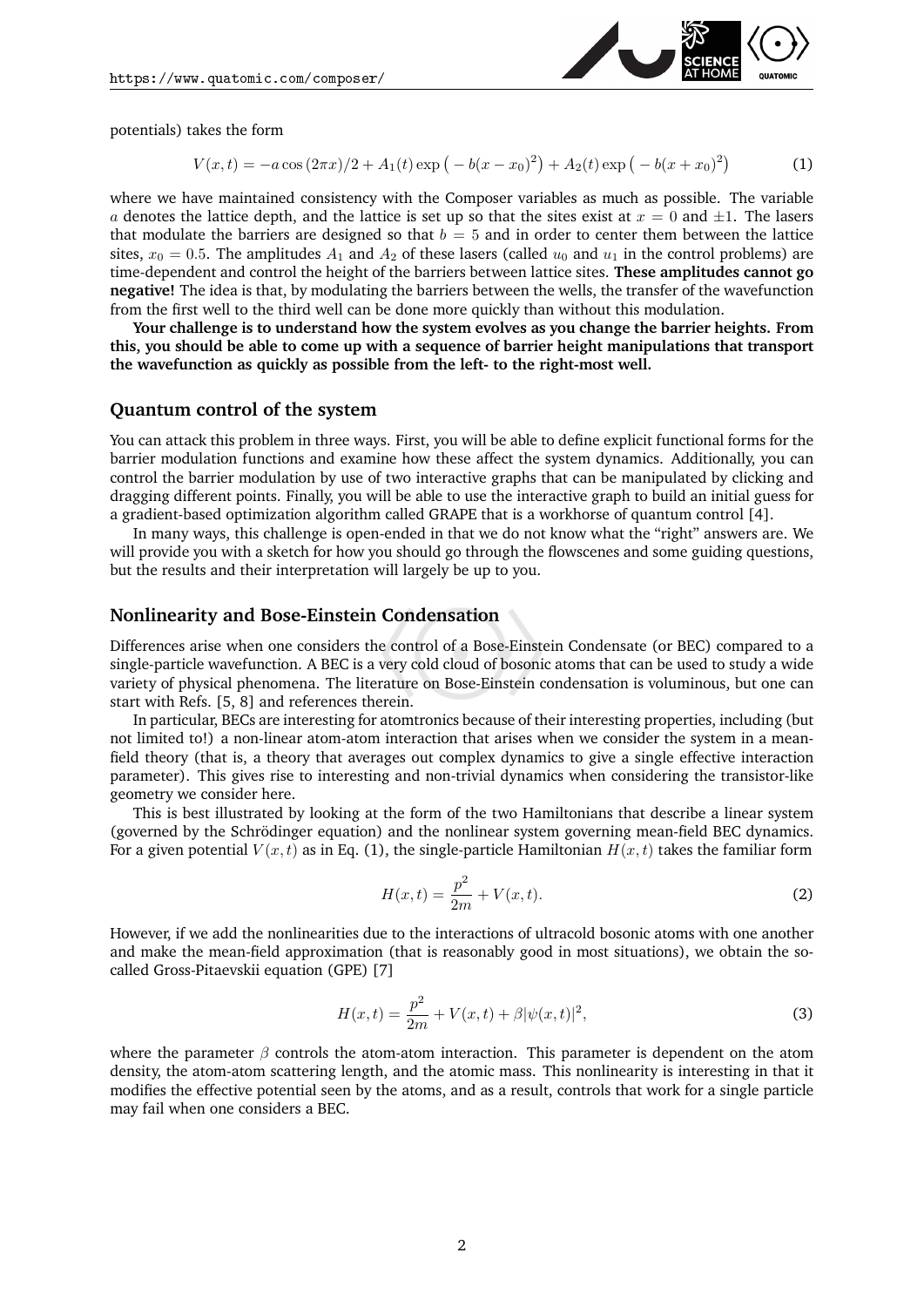

## **The flowfiles**

Here, you are provided with two sets of three flowfiles. Both sets describe the triple-well potential, and the only difference is that one set solves the linear, single-particle equation Eq. [\(2\)](#page-1-1) and the other solves the nonlinear equation Eq. [3.](#page-1-2) As described in the previous section, for each of these, you will be able to control the potential modulation via

- A graph with points that you can click-and-drag.
- A function that you write directly into Composer.
- Optimal control with the GRAPE algorithm.

In this challenge, please only change certain aspects of the potential. That is, you will not change most of the values that go into the *Potential* nodes. You may explore what changes as you modulate the lattice depth a, and you may change the amplitudes of the barriers  $(u_0(t)$  and  $u_1(t)$ ) If you change the potential parameters (other than the aforementioned exception), we cannot guarantee that you are simulating the system properly, as we have carefully taken into account what is physical based on how Composer handles boundary conditions in static and dynamic problems. Additionally, when exploring the BEC levels, you may change the values of the nonlinearity parameter  $\beta$ . Finally, you can (and should!) change the final time  $dt$ . For simplicity, we list the parameters that may be changed and how they are typically represented in Composer:

- The amplitudes  $u_0(t)$  and  $u_1(t)$
- The lattice depth  $a$
- The final control time  $T$  and the temporal resolution  $dt$
- The BEC nonlinearity parameter  $\beta$  (where applicable!)
- The control graph or control function

All of these parameters should be modified outside of the *Potential* and *Control* nodes. You should not be modifying the text in those nodes directly.

Syntax in the *Scalar Expression* nodes that define the amplitude modulation functions is like that used in most programming languages. If you cannot get your favorite common function to work, check the Reference page on the Composer website (particularly, the page on Composer basics).

Below, we give you some guiding questions to explore as you work through the challenge.

## **The challenge**

Below we provide a list of questions and rough order in which to explore them. Note however that you cannot answer all of these questions in your report, so you should pick an interesting thread or two and explore them in detail. We much prefer an in-depth analysis of a few compelling bits of the problem than a shallow analysis of many aspects of the problem. We have tried to make the system extremely flexible, and some of the threads you explore might not lead to anything extremely interesting. That's okay! Take a step back and re-formulate your strategies, then pick another thread to tug on.

- 1. Start with the single-particle flowscenes. Play with the system using the draggable graph and the function input scenes. Don't use the GRAPE optimization flowscenes yet. Consider the following questions:
	- What is transfer time from the left to right well that you can achieve if you do not modulate the barrier at all? (Define the transfer time as the first time where the transfer fidelity is  $F > F_T$ for some threshold fidelity  $F_T$ .) This defines a base transfer time  $T_0(F_T)$  that is a function of  $F_T$ .
	- Can you improve this transfer time by modulating the barriers? That is, can you improve the transfer time to  $T_{\text{new}} < T_0$ ? If so, how does this improvement scale as  $F_T$  changes?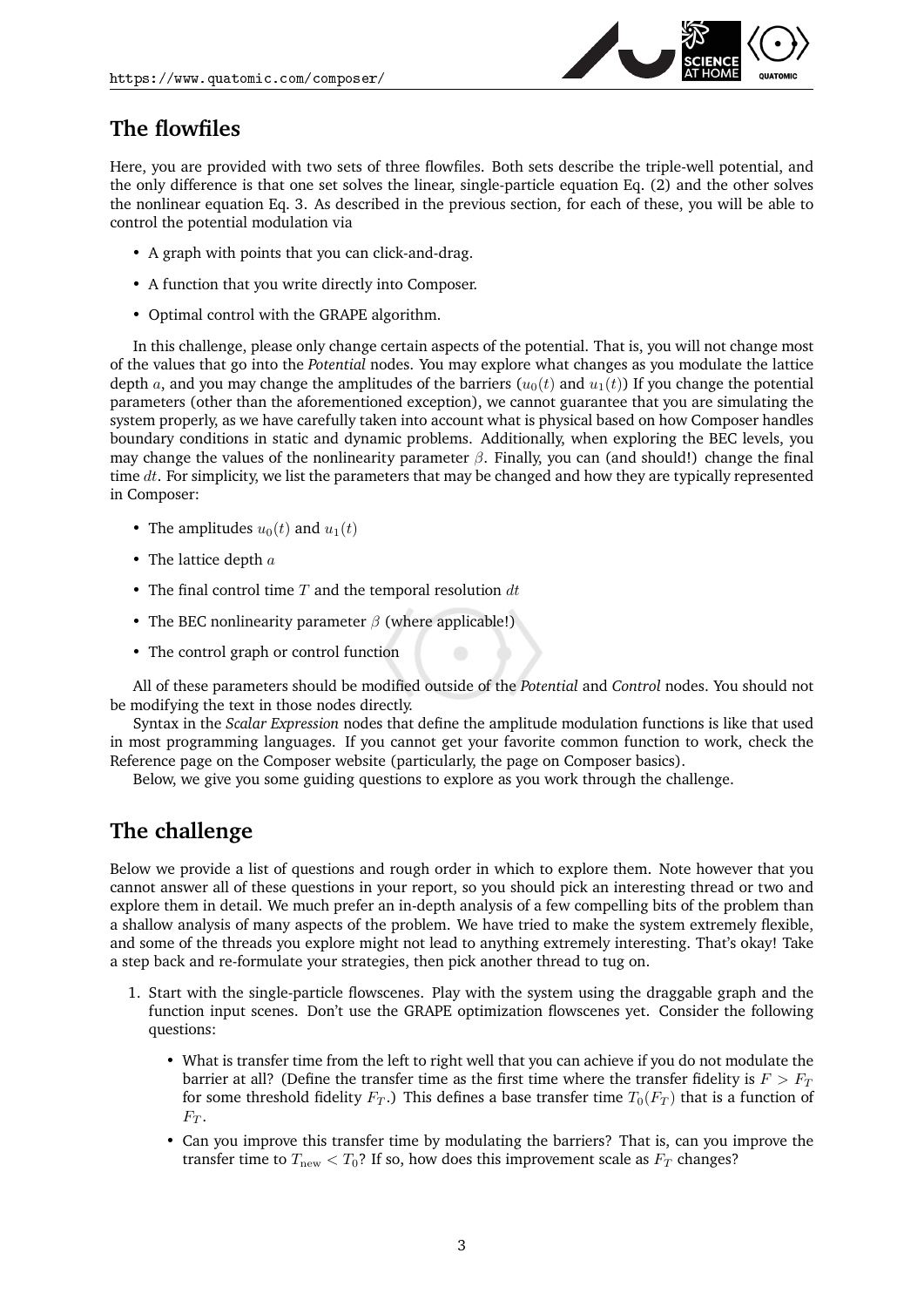

- How does your improved transfer time depend on  $F_T$ ? Map out a  $T_{\text{new}}$  vs.  $F_T$  curve. At what point does  $T_{\text{new}}(F_T) = T_0(F_T)$
- Which control method is easier for you to work with? Why?
- What strategies work for each case? Which do not?
- 2. Now play with the same flowscenes constructed for the BEC problem. Consider:
	- Does  $T_0(F_T)$  change? What is  $T_{0,\text{BEC}}$  as a function of  $F_T$  and  $\beta$ ?
	- Do the same controls work for the BEC as for the single-particle?
	- How does your answer to the above change as you change  $\beta$ ?
	- Is this system easier or harder to control when working with a BEC?
	- Map out the  $T_{\text{new,BEC}}$  vs.  $F_T$  curve for various values of  $\beta$ .
	- What happens if  $\beta$  < 0? What does this correspond to physically? (You may need to do some research to figure out the physical interpretation. Start by looking at the citations provided above.)
- 3. Once you have given the non-GRAPE flowscenes a try, move on to the GRAPE-based flowscenes.
	- Explore the same questions as above, but using the GRAPE optimizer. In particular, what strategies does the GRAPE optimizer seem to use? That is, how do the barriers behave for the optimal protocols? How does the  $T_{\text{new}}$  vs.  $F_T$  curve differ when working with the GRAPE algorithm? How does the curve vary as you change  $\beta$  in the BEC case?
	- What happens if you start with some of the wavefunction in the center well? Does this change as you move between the single-particle and BEC case?
	- How are controls different for the single-particle and BEC case, given a similar final time?
	- How do the GRAPE results depend on the initial guess?

### **Reporting your results**

As stated in the overview, please write up your most interesting results in a cohesive 2-4 page report. Describe your work and include pictures! A EFXtemplate will be provided for you.

Remember: we don't know the exact answers to many of these questions, so part of the game is to teach us something! In many ways, this is truly original research.

Finally, please think about the following: Are there any other problems you would like to explore in Composer? We are always open to new and exciting ideas!

## **References**

- <span id="page-3-0"></span>[1] S. C. Caliga, C. J. E. Straatsma, and D. Z. Anderson. Transport dynamics of ultracold atoms in a triple-well transistor-like potential. *New J. Phys.*, 18(025010), 2016.
- <span id="page-3-1"></span>[2] S. C. Caliga, C. J. E. Straatsma, A. A. Zozulya, and D. Z. Anderson. Principles of an atomtronic transistor. *New J. Phys.*, 18(015012), 2016.
- <span id="page-3-2"></span>[3] M. Gajdacz, T. Opatrny, and K. K. Das. An atomtronics transistor for quantum gates. *Phys. Lett. A*, 378(1919), 2014.
- <span id="page-3-4"></span>[4] N. Khaneja, T. Reiss, C. Kehlet, and T. Schulte Herbrüggen amd S. J. Glaser. Optimal control of coupled spin dynamics: design of NMR pulse sequences by gradient ascent algorithms. *J. Mag. Res.*, 172(296), 2005.
- <span id="page-3-5"></span>[5] A. Leggett. Bose-Einstein condensation in the alkali gases: Some fundamental concepts. *Rev. Mod. Phys.*, 73(307), 2001.
- <span id="page-3-3"></span>[6] M. K. Pedersen. Many-body dynamics in triple wells: atomic transistor. Bachelor's thesis, Aarhus University, 2012.